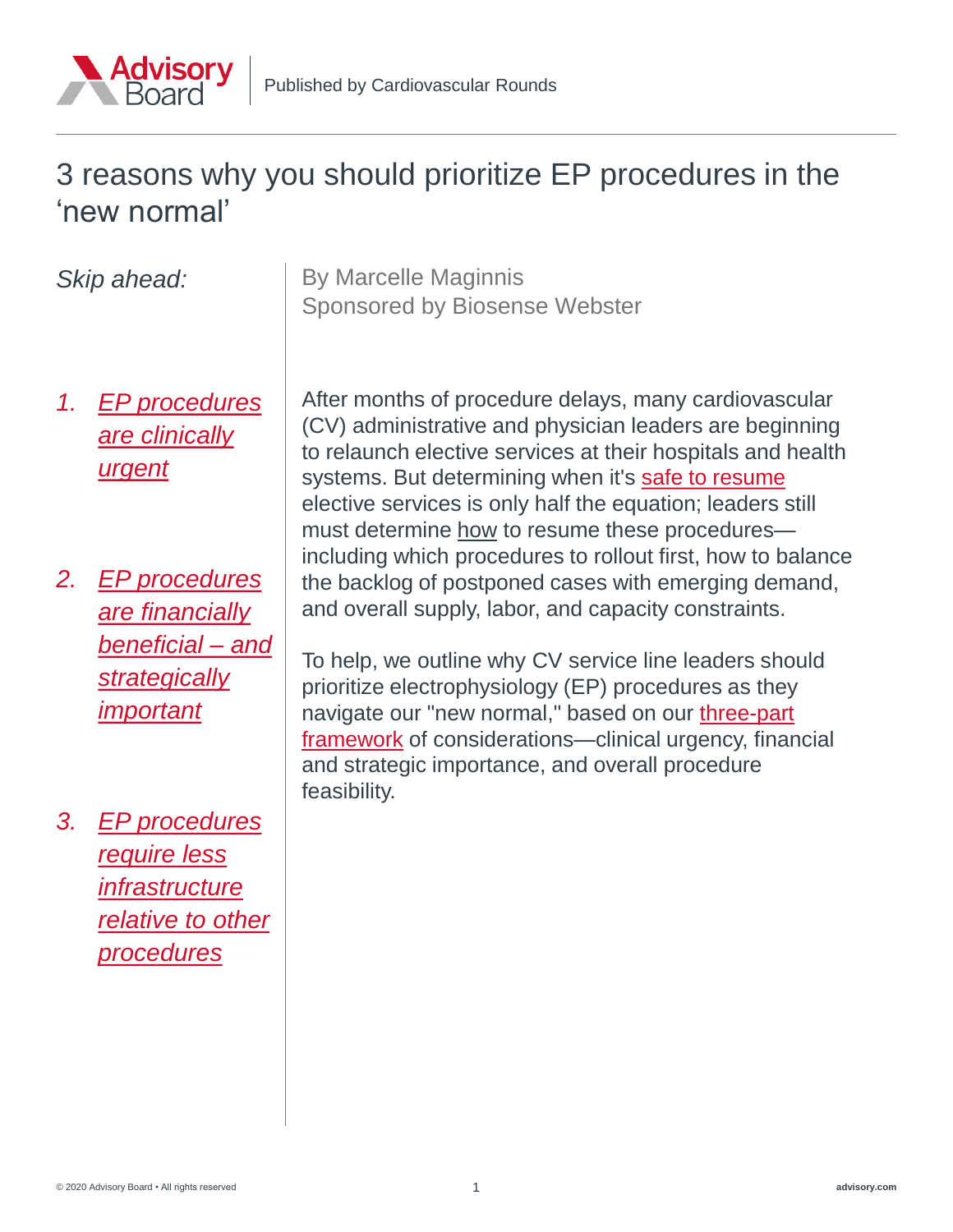<span id="page-1-0"></span>

# 1. EP procedures are clinically urgent

Health system leaders should prioritize treating CV patients because of the clinical nature and progression of cardiovascular disease (CVD) and the substantial risk of adverse outcomes. Based on the acuity level of CV patients, elective CV procedures are typically more urgent than elective procedures in other service lines, such as cosmetic or orthopedic procedures, since appropriate CV interventions can delay disease progression. Elective EP procedures, in particular, can treat patients with potentially dangerous cardiac arrhythmias; these procedures include catheter ablations, as well as device implants and left atrial appendage occlusions (LAAO).

Unfortunately, many CV patients have been delaying treatment at hospitals to avoid exposure to Covid-19, the disease caused by the new coronavirus. For instance, when **Cigna** reviewed claims data [for its 14 million commercial members between](https://www.cigna.com/about-us/newsroom/studies-and-reports/deferring-care-during-covid-19)  March and April, the organization found hospitalization rates dropped 35% for atrial fibrillation (AF) and 31% for transient ischemic stroke (TIA)—declines far more significant than seen with other conditions. This is particularly concerning for AF patients given the [high stroke risk](https://www.ahajournals.org/doi/10.1161/CIR.0000000000000757) and the fact that delayed [treatment can worsen outcomes.](https://www.heartrhythmjournal.com/article/S1547-5271(13)00551-1/pdf)

Given the substantial risks of cardiac arrhythmias, EP procedures—including catheter ablations—should be prioritized when tiering elective CV procedures.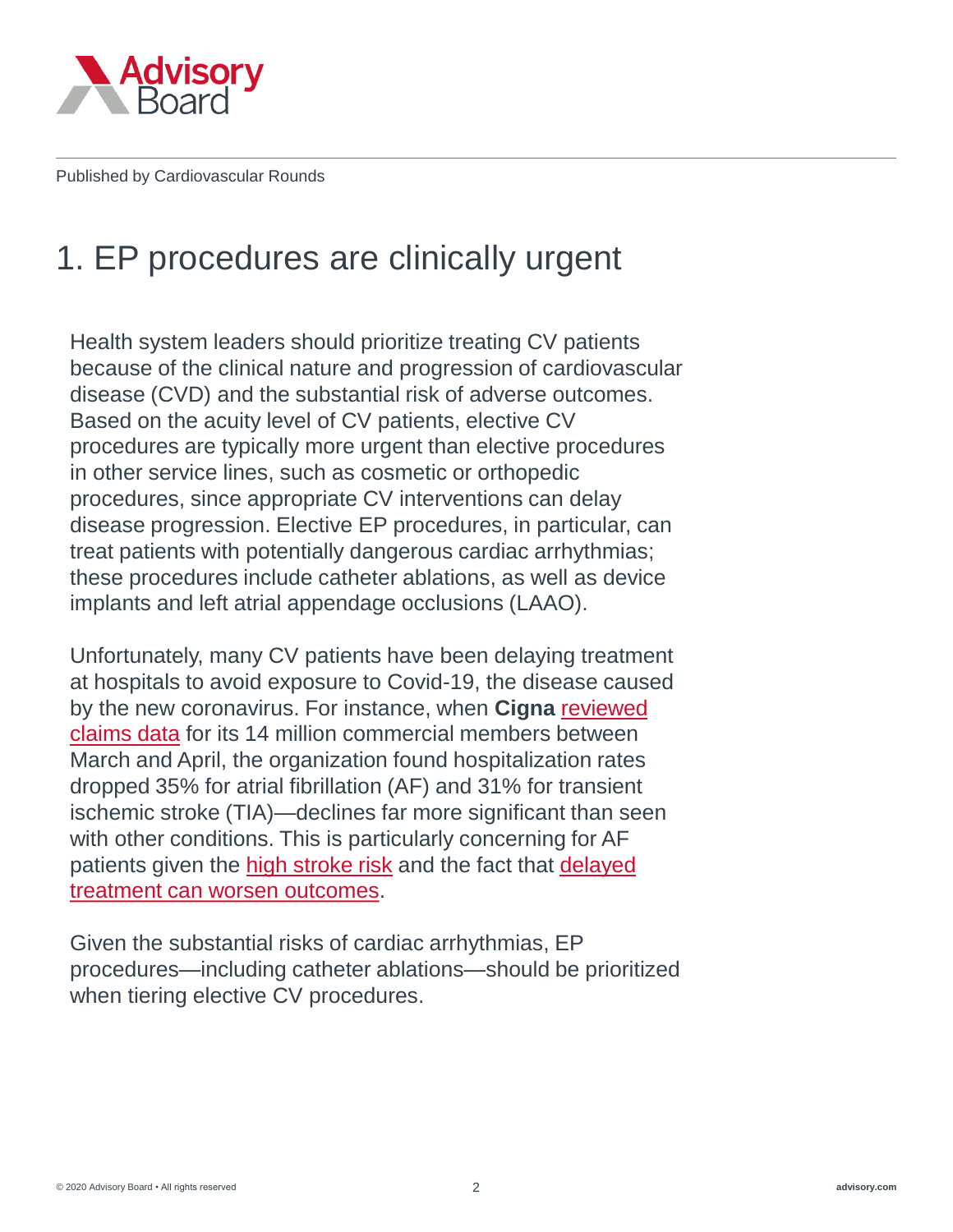<span id="page-2-0"></span>

# 2. EP procedures are financially beneficial – and strategically important

Next, health system leaders should evaluate the importance of each service for their systems' goals and priorities.

For instance, in terms of the financial implications, the CV service line is a [growth engine](https://www.merritthawkins.com/uploadedFiles/MerrittHawkins_RevenueSurvey_2019.pdf) for most hospitals—CV surgery (\$3.70M) and invasive cardiology (\$3.48M) have the highest net annual revenue compared to all other service lines. Within the CV service line, EP procedures garner favorable reimbursements for both Medicare fee-for-service and commercial patients. Case in point: median Medicare revenuesper-case are more than twice as high for inpatient EP services (\$20,520) as they are for inpatient CV services as a whole (\$9,600).<sup>1</sup> This includes median revenues of \$23,240 for DRG 273 (ablations w/MCC) and \$19,460 for DRG 274 (ablations w/o MCC) as of 2020. Commercial reimbursements are even more favorable, which is particularly important given the large portion of commercial patients receiving EP procedures; based on **Premier** data from 2019, the payer mix for ablations, as an example, was 51% Medicare, 39% commercial, and 5.6% Medicaid. Notably, median reimbursement for these commercial ablation cases ranged from \$51,512 for DRG 274 up to \$55,825 for DRG 273.

Outpatient ablations, which we see increasingly among the younger, commercially insured population, garnered about \$33,417 in reimbursement in 2019 as well.<sup>2</sup>

1. Average payment per case as reported in CMS' Inpatient Standard Analytical File (SAF); reflects Medicare fee-for-service discharges in 2018 Q4 - 2019 Q3. Claims involving outlier payments or non-Medicare primary payer c 2. Median commercial reimbursement figures for DRG 273, 274 and APC 5213 in 2019, sourced from IBM MarketScan data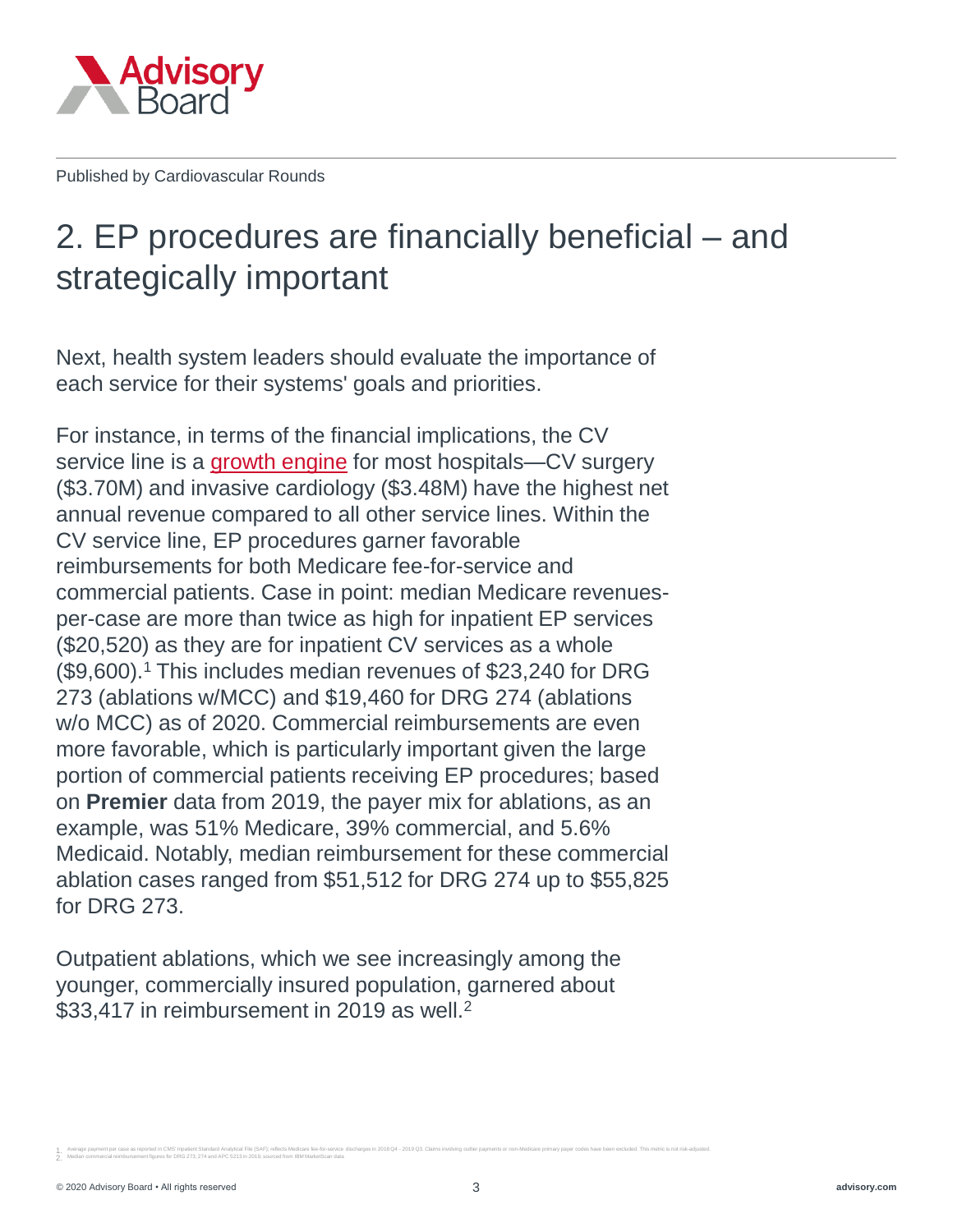

Profit margins are equally favorable for EP procedures. In fact, the median inpatient Medicare profit per case for EP services is 60% higher than the median inpatient profit per case for all cardiac services. <sup>3</sup> And since commercial rates are significantly higher than Medicare rates, the median commercial profit for these procedures is significantly higher as well. For ablations, in particular, we see median commercial per-case profit margins of 54% for DRG 273 and 58% for DRG 274.<sup>4</sup>

Outpatient EP services are also highly profitable for most health systems, even when compared to other cardiac services. In fact, the median outpatient Medicare profit per case for EP services is 319% higher than the median outpatient profit per case for cardiac services overall. <sup>5</sup> Using ablation again as an example, profit margins for commercially reimbursed outpatient cases are also quite healthy, with median profit margins for commercial ablation patients coming in at around 47% in 2019. <sup>6</sup> The favorable revenues and margins for these critical EP procedures can go a long way to help hospitals recoup profitable revenue lost during the early months of Covid-19.

Beyond the short-term, EP will continue to be a strategic priority for CV service line moving forward. As evidence, Medicare reimbursement rates for many EP procedures have been growing over the past few years.

age contribution profit per case as estimated by The Advisory Board by subtracting direct cost from payment per case; reflects Medicare fee-for-service discharges in 2018 Q4 - 2019 Q3. Claims involving outlier payments or non-Medicare primary payer codes have been excluded. This metric is not risk-adjusted.

<sup>4</sup>Per case profit margins estimated from median revenue per case (using IBM MarketScan 2019 commercial payer data) and median patient cost per case (using Premier 2019 all payer data). Per case profits reflect only direct patient costs and do not include fixed cost allocations.

<sup>5</sup>Average contribution profit per case as estimated by The Advisory Board by subtracting direct cost from payment per case; reflects Medicare fee-for-service outpatient encounters in 2018 Q4 - 2019 Q3.<br>Encounters have been primary payer codes have been excluded. This metric is not risk-adjusted.

<sup>6</sup>Estimates based on median revenue per case (from IBM MarketScan 2019 commercial payer data) and median patient cost per case (from Premier 2019 all payer data).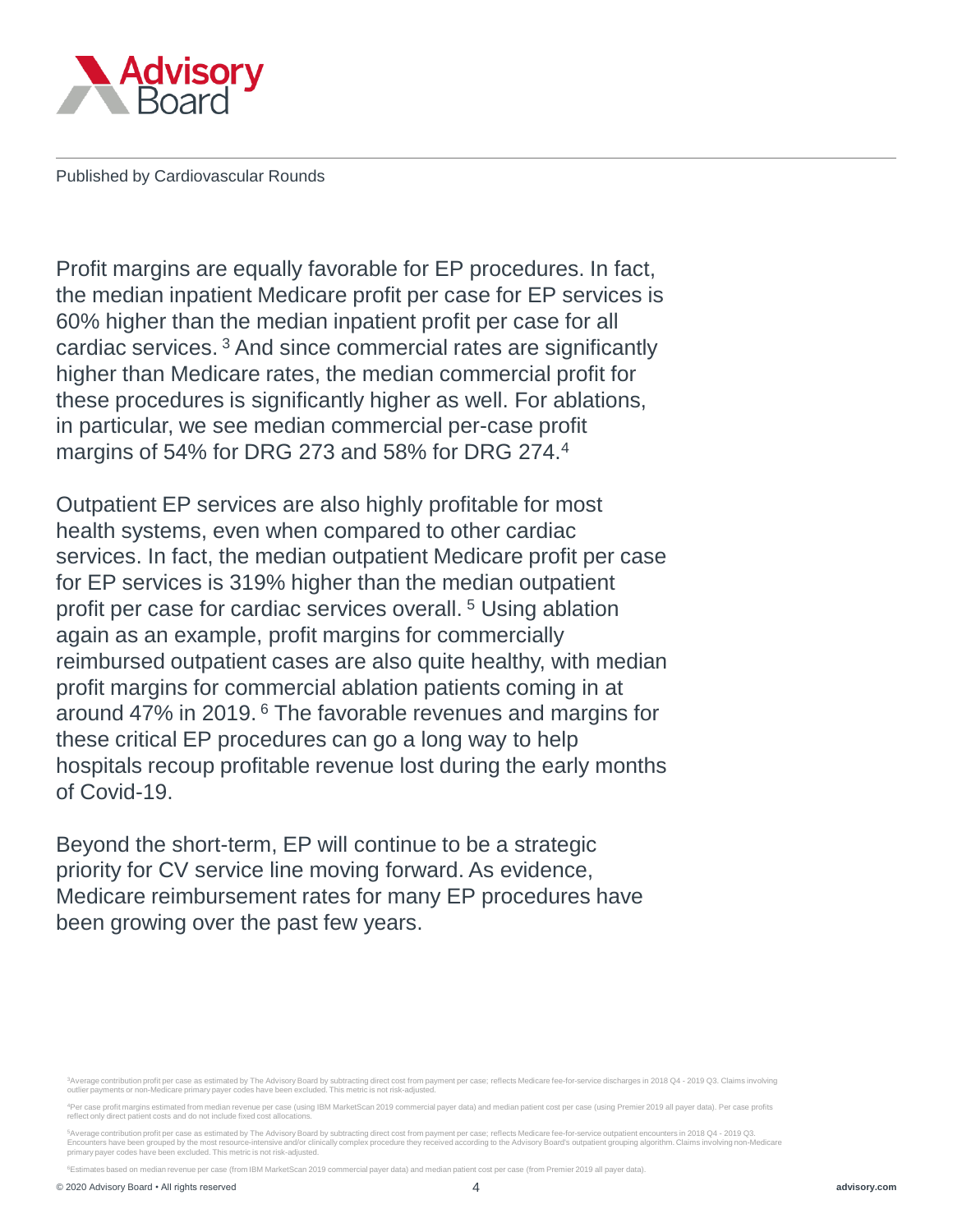

Although reimbursement rate increases vary widely across the range of EP procedures, they have continued to increase across the board, with rate increases for ablations and LAAO far above average, as highlighted in the table below.

*CMS reimbursement changes from FY 2019 to FY 2020*

| <b>Procedure</b>                    | <b>Reimbursement rate</b><br>change |  |
|-------------------------------------|-------------------------------------|--|
| <b>Inpatient</b>                    |                                     |  |
| All inpatient services              | 2.5%                                |  |
| <b>Ablations and LAAO (DRG 274)</b> | 8.8%                                |  |
| Pacemaker implant (DRG 244)         | 0.9%                                |  |
| ICD implant (DRG 227)               | 0.9%                                |  |
| <b>Outpatient</b>                   |                                     |  |
| All outpatient services             | 2.6%                                |  |
| Ablations (APC 5213)                | 6.3%                                |  |
| Pacemaker implant (APC 5223)        | 3.8%                                |  |
| ICD implant (APC 5232)              | 5.3%                                |  |

Beyond the financial aspect, many programs also view EP as a future growth opportunity. Given new and refined treatment options for AF patients in recent years, as well as a growing patient population, Advisory Board forecasts 18% growth in outpatient EP services by 2023. Understandably, competition has increased for this business—both from hospitals and ambulatory surgical centers (ASCs) that can provide EP services—which can provide enticing opportunities for EP physicians and teams.

As a result, CV leaders will want to ensure their EP care teams stay engaged in performing procedures at their system's hospitals. Prioritizing ablations and other EP procedures in the queue is one sure way hospital leaders can show electrophysiologists how much they value their business.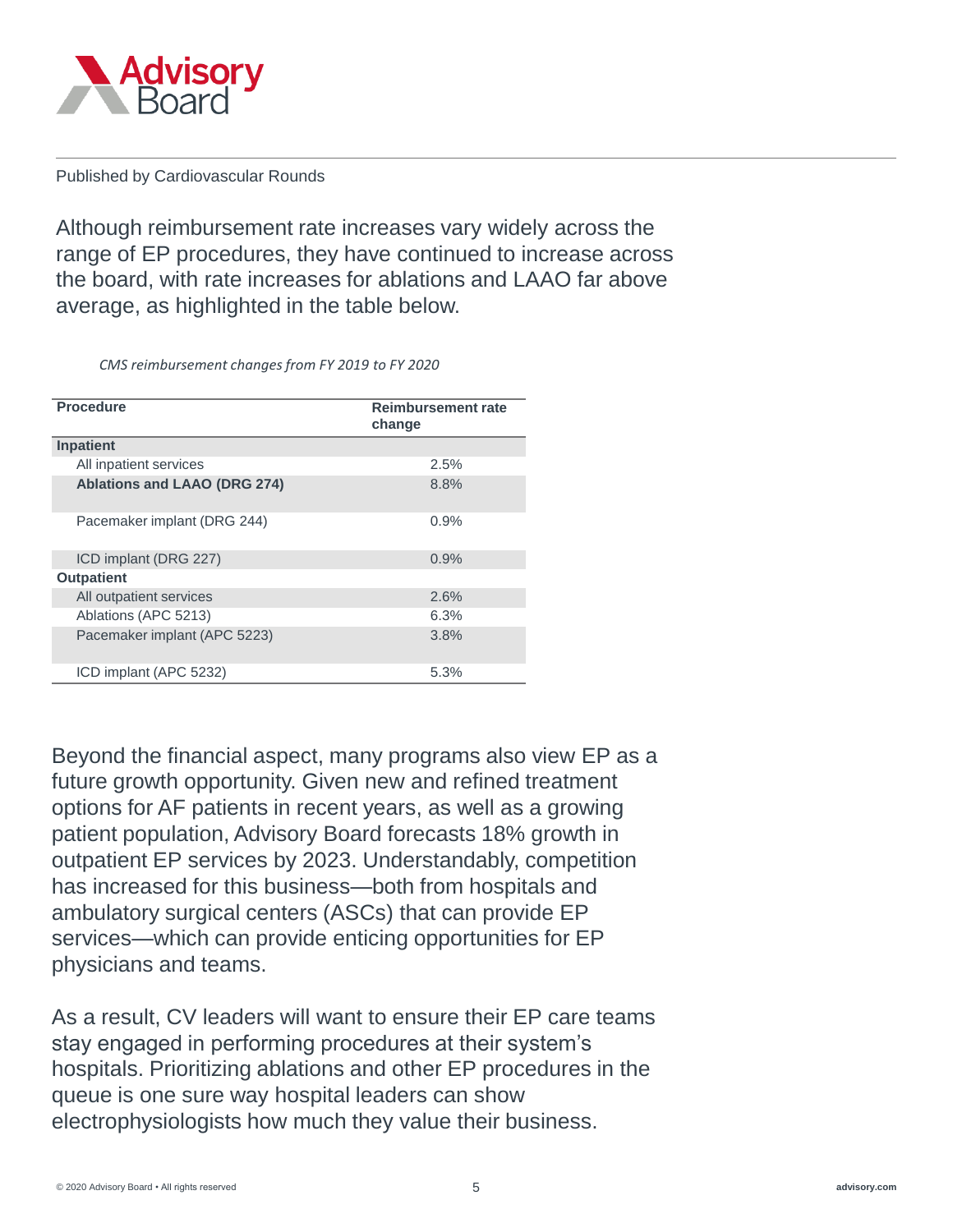<span id="page-5-0"></span>

# 3. EP procedures require less infrastructure relative to other procedures

After prioritizing services based on clinical urgency as well as strategic and financial performance, you must understand how you are going to perform these procedures. How feasibly can your program safely offer elective procedures, based on labor, capacity, and supply constraints, as well as personal protective equipment (PPE) and testing availability?

On the labor front, EPs should be readily available and eager to restart procedures; unlike other CV specialists, most EPs lack the necessary critical care background to be on the front lines treating Covid-19. And the [staff support](https://www.hrsonline.org/hrs-expert-consensus-statement-electrophysiology-ep-lab-standards-process-protocols-equipment) necessary for EP procedures is comparatively lower than it is in many other CV procedures, such as structural heart interventions—which means there will be less demand for staff PPE and testing. Additionally, EP labs have been going largely unused in the past few months, save for any emergent EP procedures, which means they are also readily available to ramp back up.

Moreover, in terms of capacity, EP procedures are often more efficient than other CV procedures, which will come in handy as programs balance their backlog of elective EP cases with normal demand.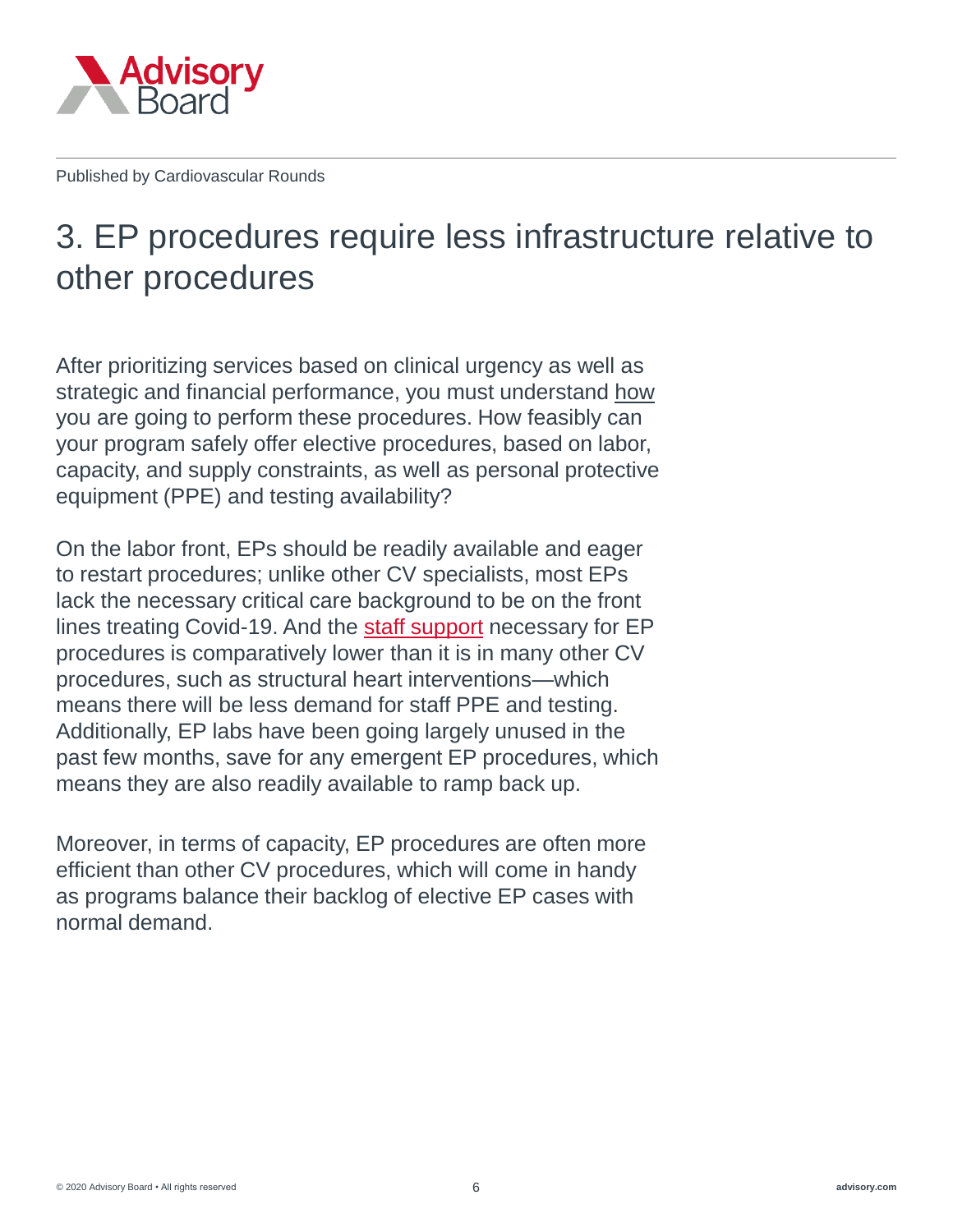

In fact, some programs are discharging EP device implant and ablation patients the same day they have their procedures—a move supported by new [research](http://electrophysiology.onlinejacc.org/content/early/2020/04/27/j.jacep.2020.02.009) in the *Journal of the American College of Cardiology* showing that same-day discharge for ablation is feasible for the majority of patients and is not associated with higher readmission rates or complications after discharge. And according to Premier data, 77% of ablations are already done on an outpatient basis, which means that more patients may be appropriate for sameday discharge compared with patients receiving inpatient ablations and other EP procedures.

> *Access pacemaker same-day discharge criteria in [Optimizing Same-Day Discharge for CV Procedures](https://www.advisory.com/research/cardiovascular-roundtable/white-papers/2017/optimizing-same-day-discharge-for-cv-procedures)*

For programs still anticipating capacity constraints in the EP and cath labs, consider offering appropriate EP procedures off the hospital campus to free up lab capacity for higher-acuity cases, such as catheter ablations, left atrial appendage occlusion, and EP device implants for high-risk patients.

For instance, **CMS** since 2018 has allowed insertable cardiac monitors, or implantable loop recorders, to be implanted in physician offices, and pacemaker and ICD implants can be performed in ASCs. (And even if your institution doesn't provide CV services in ASCs, certain procedures, such as pacemaker battery changes, can be offered in ASC settings with very little additional infrastructure.)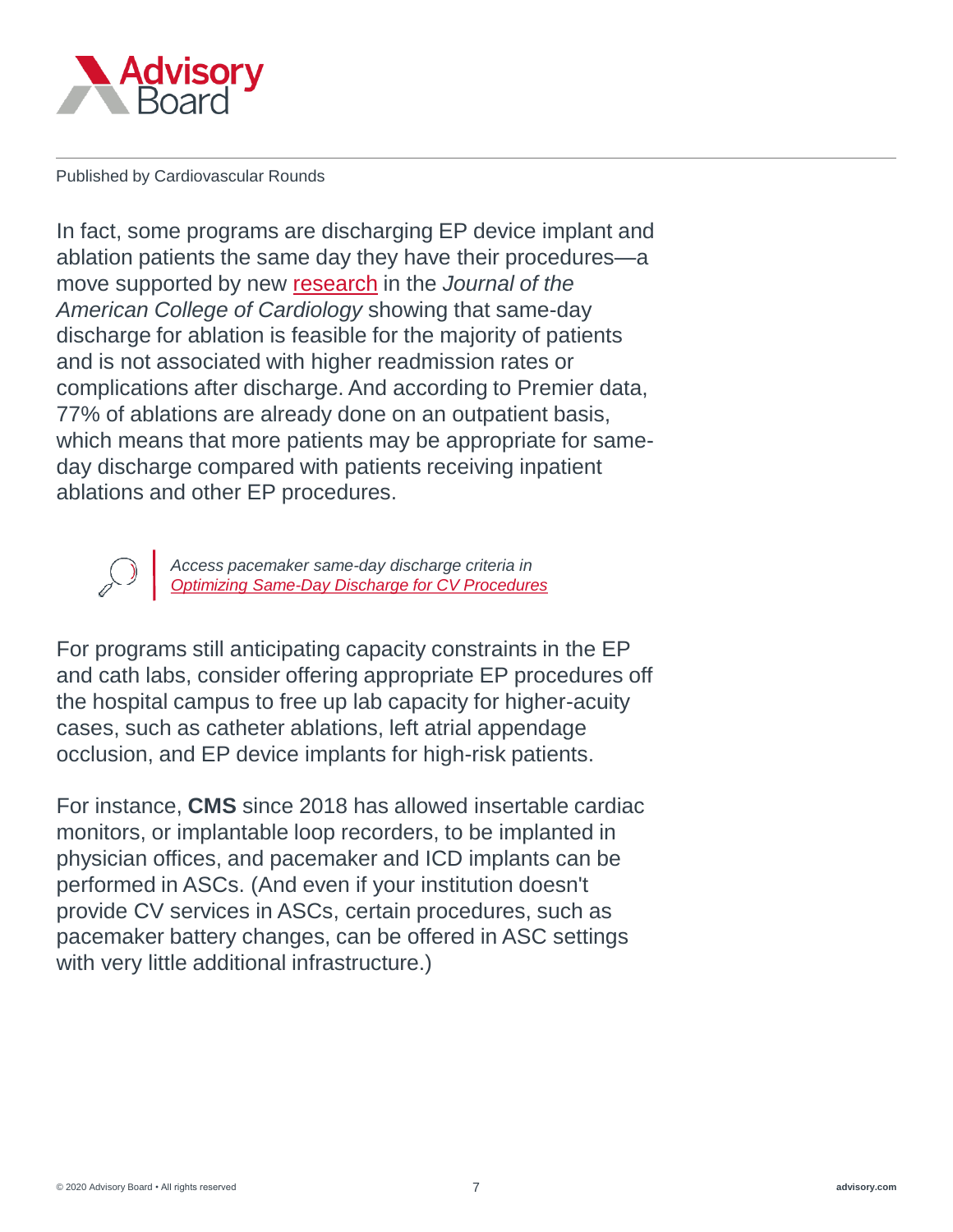

# Looking Ahead

As CV programs ramp back up elective procedures, prioritization of services will continue to be paramount for patients, providers, and hospitals. Due to the clinical urgency, financial and strategic importance, and feasibility of EP procedures, we believe EP services should be near the top of the list for CV leaders as they restart their elective programs. The months-long process will require ongoing monitoring of case mix and capacity, with the ultimate goal of balancing clinical urgency with feasibility.



*To explore these topics in more depth [Six Steps to Build a Best-in-Class Atrial Fibrillation Program](https://www.advisory.com/Research/Cardiovascular-Roundtable/Research-Reports/2018/Six-Steps-to-Build-a-Best-in-Class-AF-Program)*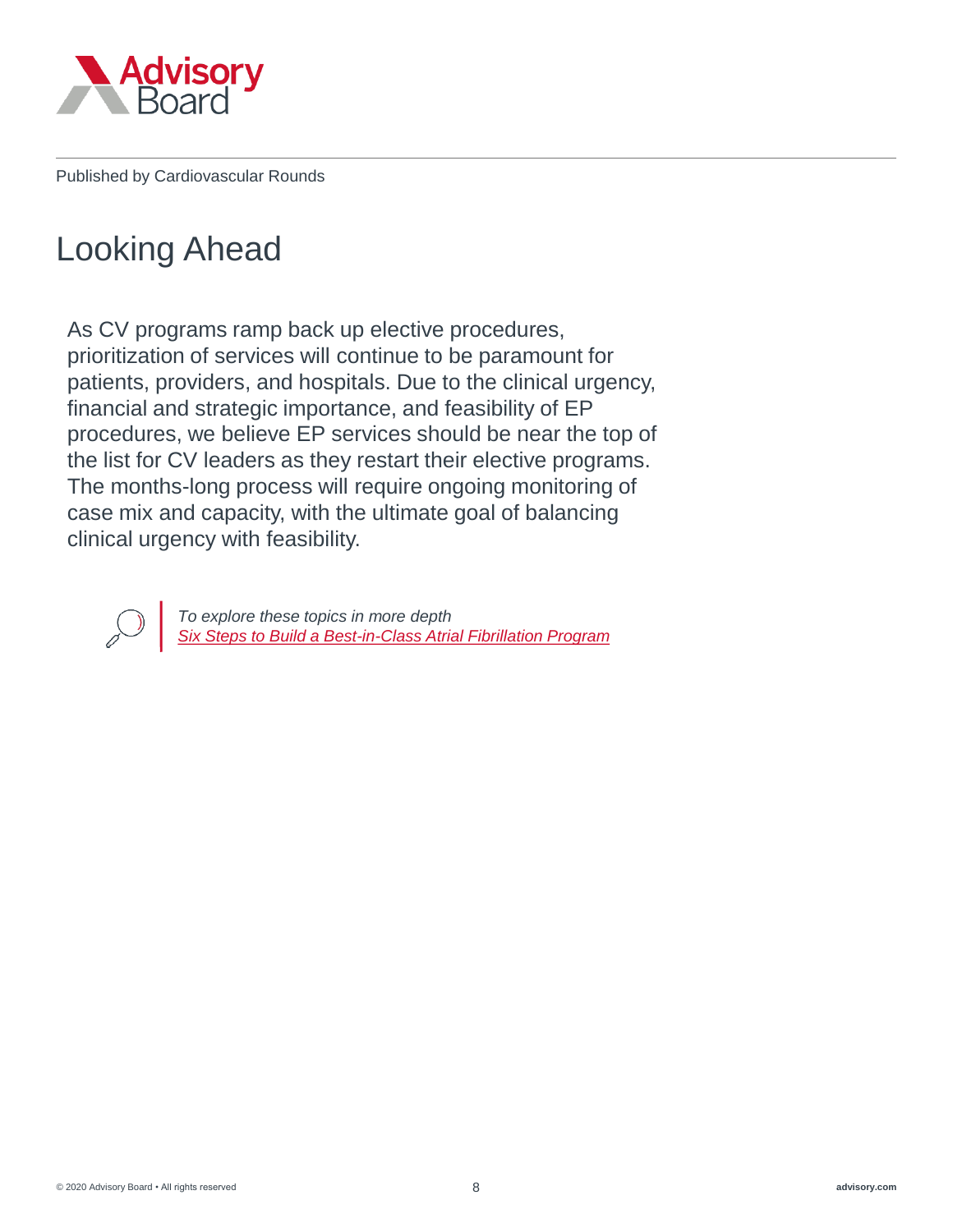

#### LEGAL CAVEAT

This blog post is sponsored by Biosense Webster, an Advisory Board member organization. Representatives of Biosense Webster helped select the topics and issues addressed. Advisory Board experts wrote the blog post, maintained final editorial approval, and conducted the underlying research independently and objectively. Advisory Board does not endorse any company, organization, product or brand mentioned herein.

This blog post should be used for educational purposes only. Advisory Board has made efforts to verify the accuracy of the information contained herein. Advisory Board relies on data obtained from many sources and cannot guarantee the accuracy of the information provided or any analysis based thereon. In addition, Advisory Board is not in the business of giving legal, medical, accounting, or other professional advice, and its blog posts should not be construed as professional advice. In particular, readers should not rely on any legal commentary in this blog post as a basis for action, or assume that any tactics described herein would be permitted by applicable law or appropriate for a given reader's situation. Readers are advised to consult with appropriate professionals concerning legal, medical, tax, or accounting issues, before implementing any of these tactics. Neither Advisory Board nor its officers, directors, trustees, employees, and agents shall be liable for any claims, liabilities, or expenses relating to (a) any errors or omissions in this blog post, whether caused by Advisory Board or any of its employees or agents, or sources or other third parties, (b) any recommendation or graded ranking by Advisory Board, or (c) failure of reader and its employees and agents to abide by the terms set forth herein.

Biosense Webster has obtained distribution rights to this content for the purpose of customer education. It is the policy of Advisory Board to enforce its intellectual property rights to the fullest extent permitted under law. The entire content of this blog post, including any images or text, is copyrighted and may not be distributed, modified, reused, or otherwise used except as provided herein without the express written permission of Advisory Board. The use or misuse of the Advisory Board trademarks, copyrights, or other materials, except as permitted herein, is expressly prohibited and may be in violation of copyright law, trademark law, communications regulations and statutes, and other laws, statutes and/or regulations.